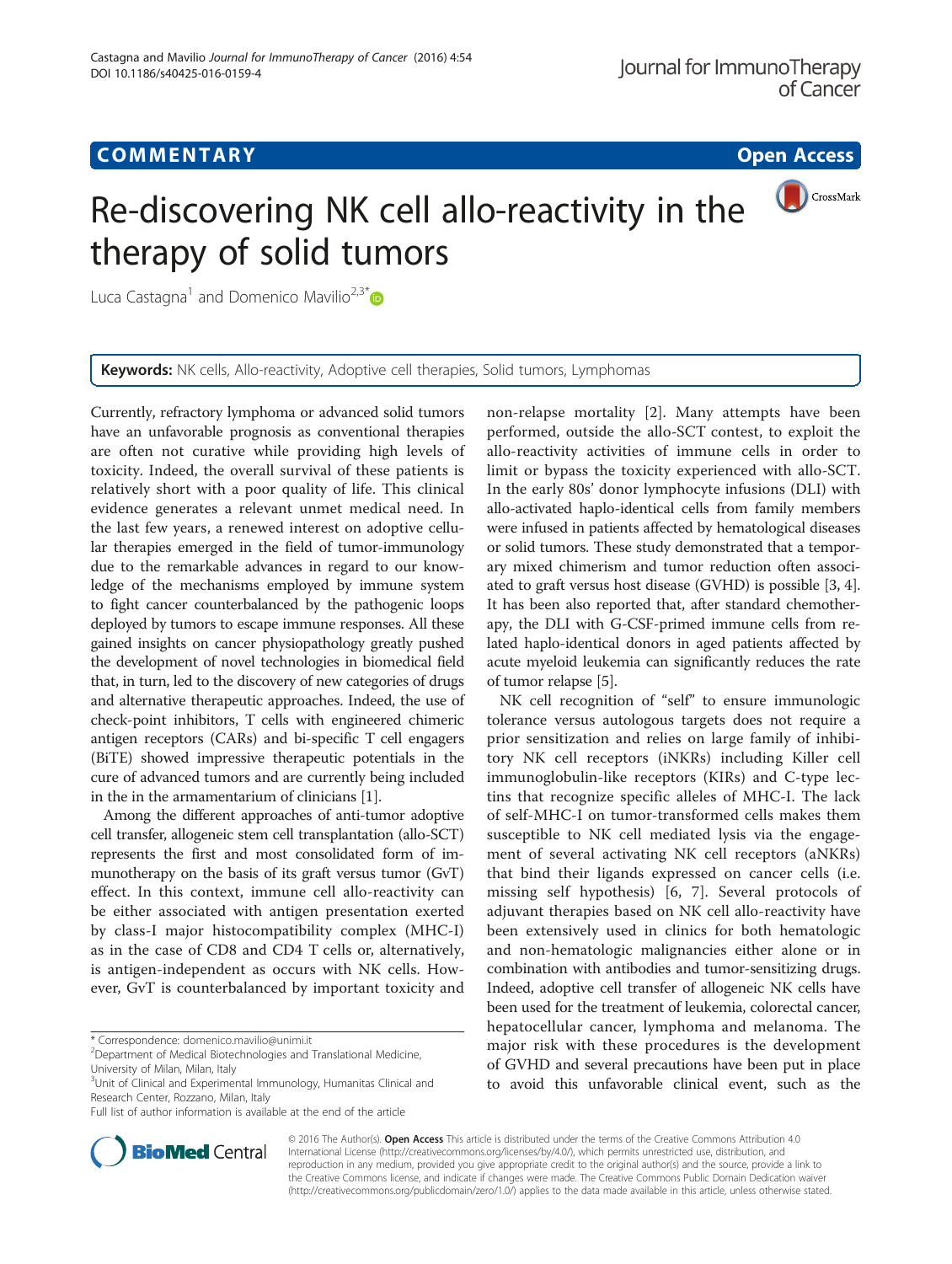<span id="page-1-0"></span>infusion of CD3 depleted high pure NK cells or the selection of HLA matched donors [[8\]](#page-2-0). Important insights into NK cell function in cancer eradication originated from the knowledge gained from mismatched NK cells in allo-SCT setting, where these innate immune effectors mediate a remarkable graft-versus-leukemia (GvL) effect towards tumor cells of recipient without attacking their normal tissues, thus limiting the onset of GVHD. Moreover, it has been demonstrated HLA-mismatched NK cells in haploidentical allo-SCT improve the overall survival of patients affected by acute myeloid leukemia by controlling tumor relapse without causing GVHD. The reduced priming of alloreactive donor T cells as a consequence of NK cell killing of recipient antigen-presenting cells and/or of a direct inhibition of activated allo-reactive T cells have been postulated as explanation of the low frequency of GVHD [[9](#page-2-0)–[13](#page-2-0)]. However, a recent study reported that the infusion of allogeneic IL-15 plus 4-1BBL activated human NK cellbased DLI induced acute GVHD in five out of nine patients affected by solid tumors [[14\]](#page-2-0). Finally, several other variables hampering NK cell allo-reactivity against cancer should be considered. Among these, there are the ability of NK cell to infiltrate the tumor mass via the expression of homing receptors (i.e. chemokines or others) as well as the capacity of cancer cells to impair NK cell effectorfunctions or to became resistant to NK cell lysis (i.e. induction of inhibitory immunologic pathways or lack of expression of aNKR ligands on their surface).

In the paper published by Yang Y. et al. [[15\]](#page-2-0) in this issue of Cancer Immunology research, NK cells from random and fully mismatched donors were first selected and expanded to be then infused in patients with either solid tumors ( $n = 18$ ) or lymphomas patients ( $n = 2$ ) in the context of a phase I clinical trial. After testing escalated doses of administered NK cells, authors did not report a maximum tolerated dose (MTD) as only grade 1 and 2 toxicity was observed in the absence of GVHD. The study also shows that the "safe" dose of adoptively transferred NK cells that can be infused up to 3 times at the dose of 3 x  $10^7$  cells/kg/week. Another important point addressed by this work is the persistence of fully mismatched NK cells in the recipients associated to their anti-tumor effector-functions. Allo-reactive NK cells were detected in the peripheral blood of recipients up to 4 days after infusion with only 8 patients that achieved disease stabilization while 9 progressed. Based on these data, it can be drawn that the lifespan of mismatched NK cells is quite short as they are quickly rejected by recipient immune system. On the other hand, considering the all patients were affected by advanced solid tumors, disease stabilization can be considered an encouraging result likely associated with the infusion of allo-reactive NK cells endowed with great anti-tumor potential. Moreover, as also previously reported [\[11\]](#page-2-0), Yang Y. et al. postulate that

the simultaneous administration of immunosuppressive drugs can prolong the persistence of infused cells and boost the efficacy. Finally, the choice of random healthy donors represents another important information provided by this clinical trial to, at least try, resolve the problem of finding a reliable and effective source of alloreactive NK cells. As reported in haploidentical clinical trials of allo-SCT [\[10\]](#page-2-0), this strategy is aimed to develop a quick and "low cost/low-tech" process to generate clinical grade anticancer NK cells. Indeed, this phase I trial confirm that NK cells from random donors are safe without major toxic effects, thus advocating for larger studies to confirm their clinical efficacy. The exposure to cytokines, viral antigens and haptens is associated with both modulation of NK cell effector function and with the generation of a newly disclosed subset of CD57pos/NKG2Cpos/KIRpos NK cells endowed with adaptive traits [[16](#page-2-0), [17](#page-2-0)]. Hence, further investigation are required to better determine the impact of these "memory-like" NK cells in allo-reactive response against cancer cells occurring in a malignant microenvironment enriched with several immunogenic stimuli such as viruses or cancer-induced haptens or inflammatory soluble factors.

## Related article

Phase I study of random healthy donor-derived allogeneic natural killer cell therapy in patients with malignant lymphoma or advanced solid tumors by Yaewon Yang, Okjae Lim, Tae Min Kim, Yong-Oon Ahn, Hana Choi, Hyejin Chung, Bokyung Min, Jung Hyun Her, Sung Yoo Cho, Bhumsuk Keam, Se-Hoon Lee, Dong-Wan Kim, Yu Kyeong Hwang, and Dae Seog Heo.

#### Authors' contributions

LC and DM wrote the editorial and equally contributed to the manuscript. Both authors read and approved the final manuscript.

#### Competing interests

The authors declare that they have no competing interests.

#### Author details

<sup>1</sup> Hematology and Bone Marrow, Transplant Unit, Humanitas Cancer Center, Rozzano, Milan, Italy. <sup>2</sup>Department of Medical Biotechnologies and Translational Medicine, University of Milan, Milan, Italy. <sup>3</sup>Unit of Clinical and Experimental Immunology, Humanitas Clinical and Research Center, Rozzano, Milan, Italy.

### Received: 21 April 2016 Accepted: 11 August 2016 Published online: 20 September 2016

#### References

- 1. Dhodapkar MV, Dhodapkar KM. Immune modulation in hematologic malignancies. Semin Oncol. 2015;42:617–25.
- 2. Gooley TA, Chien JW, Pergam SA, Hingorani S, Sorror ML, Boeckh M, Martin PJ, Sandmaier BM, Marr KA, Appelbaum FR, Storb R, McDonald GB. Reduced mortality after allogeneic hematopoietic-cell transplantation. New Engl J Med. 2010;363:2091–101.
- 3. Kohler PC, Hank JA, Exten R, Minkoff DZ, Wilson DG, Sondel PM. Clinical response of a patient with diffuse histiocytic lymphoma to adoptive chemoimmunotherapy using cyclophosphamide and alloactivated